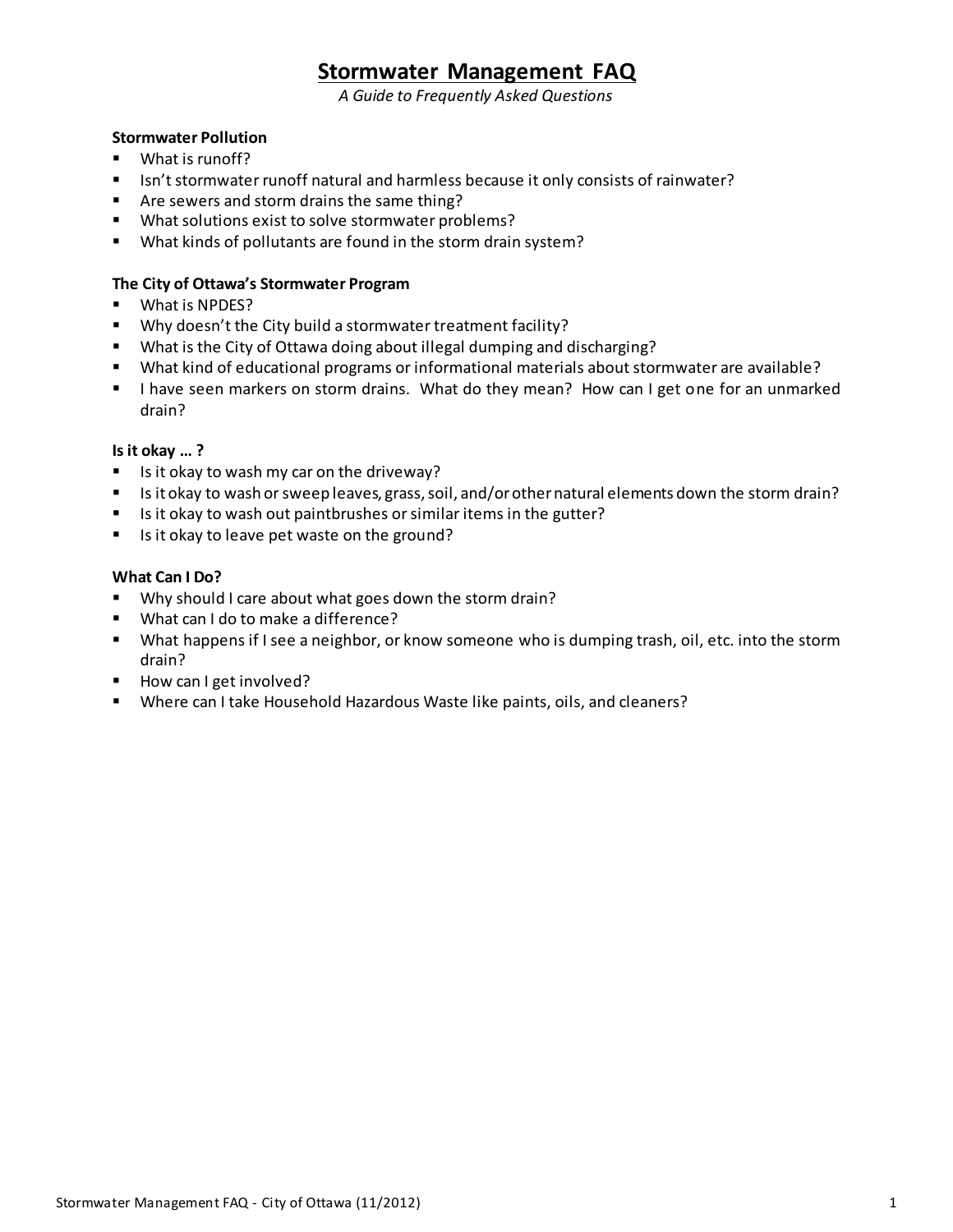## **Stormwater Pollution**

#### **Question:** What is stormwater runoff?

**Answer:** Stormwater runoff occurs when precipitation from rain or snowmelt flows over the ground. Impervious surfaces such as buildings, driveways, sidewalks, and streets prevent stormwater from naturally soaking into the ground

**Question:** Isn't stormwater runoff natural and harmless because it only consists of rainwater?

**Answer:** Rain is not solely to blame for stormwater runoff problems. While rainfall is completely natural, the pollution problem arises when rainwater picks up contaminants as it flows over roads, parking lots, and other impervious surfaces into storm drains. Stormwater can pick up trash, debris, fertilizer, lawn chemicals, dirt, and other pollutants and flows into the storm sewer system or directly to a creek, stream, or river. Anything that enters the storm sewer system is discharged untreated into the waterbodies we use for recreation and providing drinking water.

#### **Question:** Are sewers and storm drains the same thing?

**Answer:** No, they are two completely separate drainage systems. Wastewater from your sinks, showers, washing machines, dishwashers, and toilets will travel through the sanitary sewer system to the Wastewater Treatment Plant where it will be extensively treated before being discharged into the Marais Des Cygnes River. Conversely, water entering storm drains flows untreated, directly into our local streams and rivers. The graphic below illustrates the difference:



**Question:** What kinds of pollutants are found in the storm drain system?

**Answer:** Oils, antifreeze, fertilizers, pesticides, human and animal waste, paint products, sediment, lawn debris (grass and leaves), trash, and other debris are only a few of the many pollutants that can be found in the storm drain system.

**Question:** What solutions exist to solve stormwater problems?

**Answer:** Solutions to stormwater runoff include stormwater detention/retention basins, pervious infrastructure, and community education programs. Stormwater pollution and other problems can be reduced or prevented by responsible and efficient practices of homeowners, businesses, City entities, and other pollution prevention programs.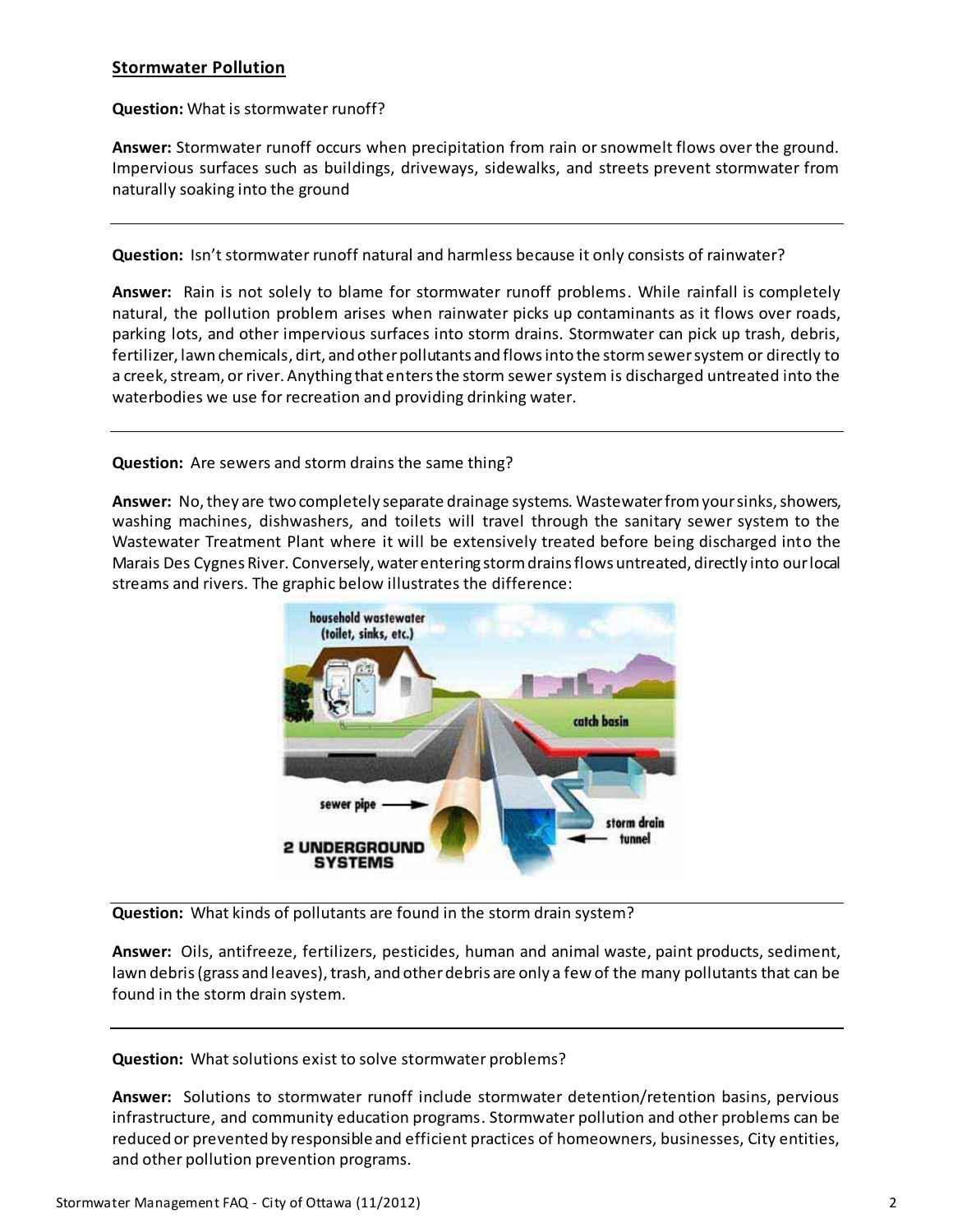# **The City of Ottawa's Stormwater Program**

## **Question**:What is NPDES?

**Answer:** NPDES stands for National Pollutant Discharge Elimination System, which is the compliance system for the Clean Water Act of 1972. NPDES is divided into two phases. Phase I regulates cities of 100,000 or more. Phase II covers cities of less than 100,000 ― like Ottawa. NPDES requires that stormwater discharging to waters of the United States (in our case the Marais Des Cygnes River) meet minimum federal water quality requirements. More information about NPDES can be found at: [www.epa.gov/npdes](http://www.epa.gov/npdes)

**Question:** Why doesn't the City build a stormwater treatment facility?

**Answer:** Due to the variation of rainfall amounts and runoff volume, a stormwater treatment plant would be economically infeasible. Such a facility would be extremely costly to build and maintain. Even if a stormwater treatment plant existed in Ottawa or Franklin County, the large amount of stormwater runoff from rainstorms would easily overburden the system.

**Question:** What is the City of Ottawa doing about illegal dumping into storm drains?

**Answer:** The City of Ottawa passed a comprehensive stormwater management ordinance in 2011, which partly addressed dumping and littering into storm drains. Enforcement of this ordinance is part of the City of Ottawa's NPDES Phase II permit requirements. Code enforcement officers will be authorized to cite any person caught illegally dumping any material other than rainwater into or around storm drains.

**Question:** What kind of educational programs or informational materials about stormwater are available?

**Answer:** The city has placed programs on the Government Access Channel (channel 20), developed informational brochures with local, state, and federal information, including many links to informative websites on stormwater and related issues. In addition, the city will be conducting a survey about stormwater issues and staff members are available to give presentations. If you have any questions, comments, or ideas, please e-mail us [at stormwater@ottawaks.go](mailto:stormwater@ottawaks.gov)v or call us at (785) 229-3637.

**Question:** I have seen markers on storm drains. What do they mean?

**Answer:** Pictured below, the markers found on Ottawa's storm drains say, "No Dumping, Drains to River," and are in place to remind each of us that anything we dump into storm drains or leave on the ground is untreated and will find its way into our local streams, rivers, and lakes.

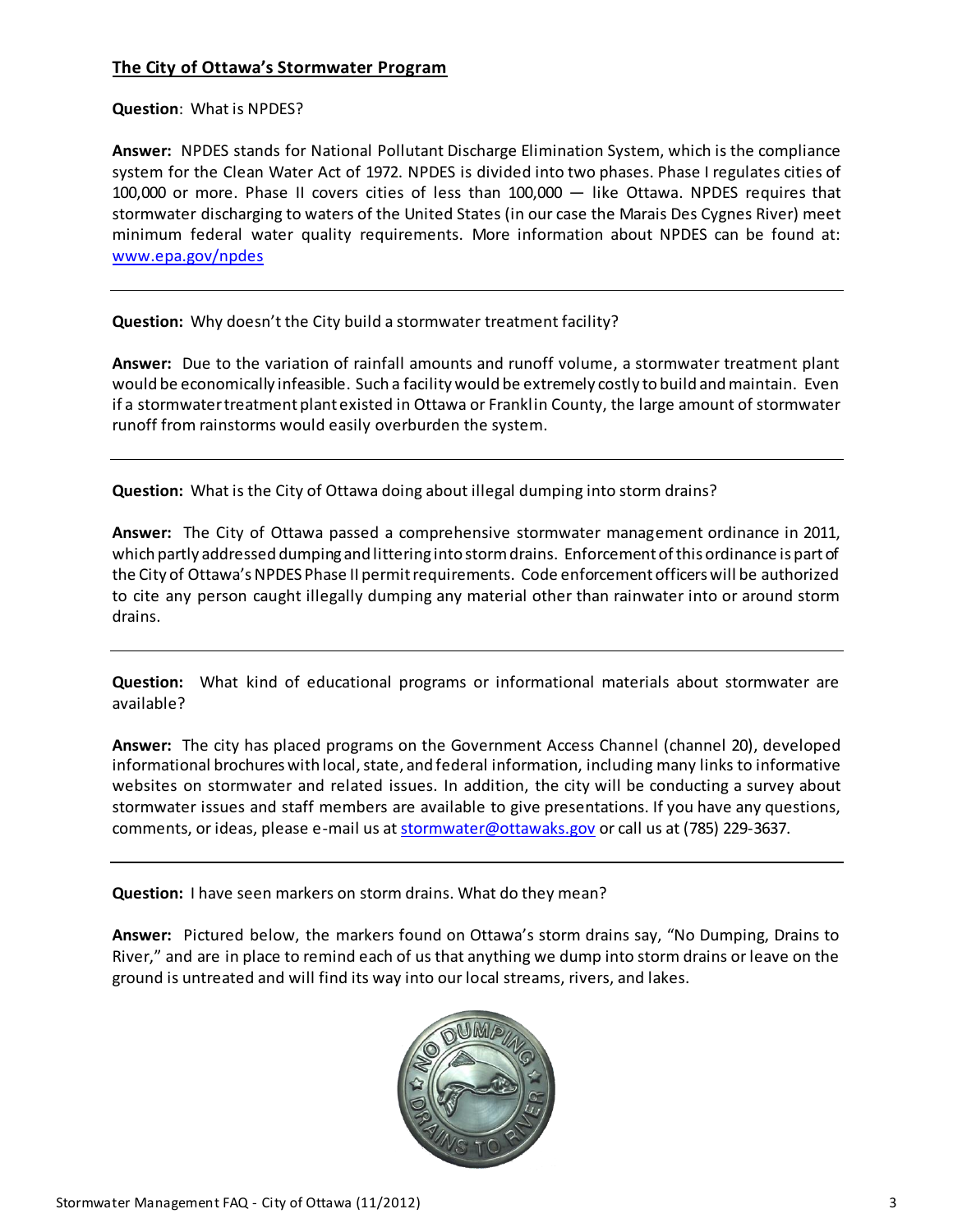# **Is it Okay … ?**

**Question:** Is it okay to wash my car on the driveway?

**Answer:** The best way you can wash your car is to use a full or self-service car wash. These commercial car washes are designed to recycle used water and filter out many of the chemicals and other pollutants washed off your vehicle. In addition, the water used at commercial facilities will eventually be treated at the wastewater treatment plant before entering our local waterways.

The best alternative to a commercial car wash is to part your vehicle on the lawn or gravel and allowing the soil to naturally filter out some of the contaminants. Also, using biodegradable soaps and as little water as possible will help reduce contaminants.

**Question:** Is it okay to wash or sweep leaves, grass, soil, and/or other natural elements down the storm drain?

**Answer:** Grass and leaves repeatedly swept or washed into storm drains can become a breeding ground for rodents and insects and can clog drains, causing localized flooding. In addition, plant matter washed into bodies of water deprives aquatic life of oxygen. Soil is easily washed into storm drains when it rains and is a serious problem at many construction sites. This sediment clouds water and destroys aquatic habitats.

**Question:** Is it okay to wash my paintbrushes or similar items in the gutter?

**Answer:** No, paint can be toxic to fish by interfering with breathing and inhibit aquatic plant growth. Nearly all chemicals have some negative side effects on the environment. Please dispose of all waste properly! Contact the Franklin County Household Hazardous Waste Facility or Franklin County Recycling Center at (785) 229-3176.

**Question:** Is it okay to leave pet waste on the ground?

**Answer:** No, petwaste carries bacteria that harms humans and other animals. When left on the ground it can contaminate rain orsnow runoff as it travels to the storm drains. Pet waste should be picked up and disposed of in the sanitary sewer or trash containers. Contrary to what most people believe pet waste is not natural for our environment, especially when it is washed into bodies of water.